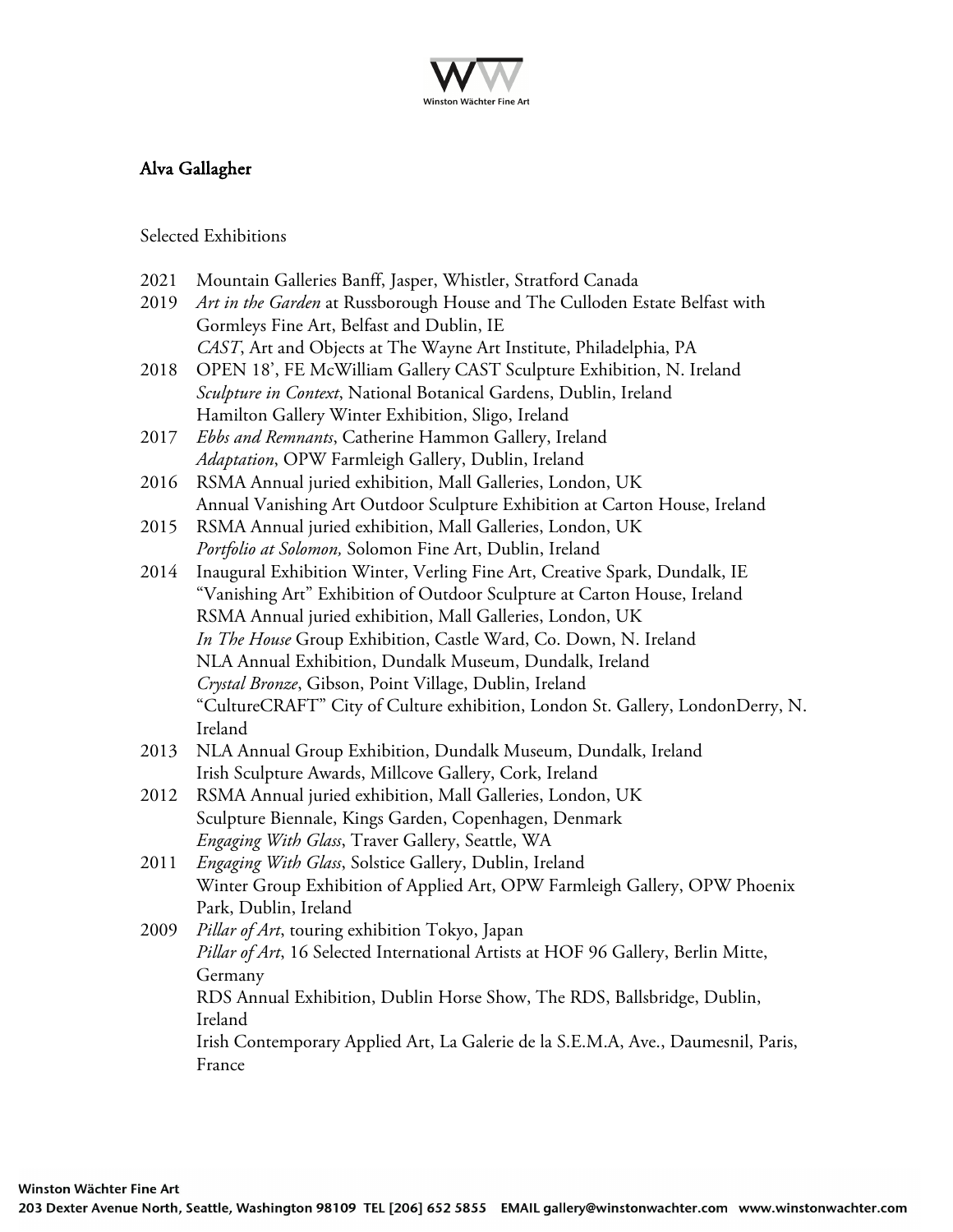

|      | 127 <sup>th</sup> Royal Ulster Academy of Art Annual Exhibition, Titanic Drawing Offices,   |
|------|---------------------------------------------------------------------------------------------|
|      | Belfast, N. Ireland                                                                         |
|      | Summer Annual Exhibition, Hallward and Millcove Galleries, Ireland                          |
| 2008 | Is Mise Ireland curated by 411 Gallery Shanghai, Central Academy of Fine Art,               |
|      | Beijing, China                                                                              |
|      | European Glass Context Biennale, Invited by The National Museum of Ireland                  |
|      | Collins Barracks, Bornholm, Denmark                                                         |
|      | Winter group exhibition, The Claremorris Gallery, Claremorris, Ireland                      |
|      | "Hallward Winter Collection," The Hallward Gallery, Dublin, Ireland                         |
|      | RUA 126 <sup>th</sup> Annual Exhibition, Royal Ulster Academy of Art, Ormeau Baths Gallery, |
|      | Belfast, Ireland                                                                            |
|      | Margin, OPW Gallery, Dublin, Ireland                                                        |
| 2007 | "Contemporary Irish Art" Annual Exhibition, King House Boyle, Ireland                       |
|      | Seomra Contemporary Irish Applied Art, Castle Yard, Kilkenny, Ireland                       |
|      | Group Summer Exhibition, Hallward Gallery, Dublin, Ireland                                  |
|      | From Cobblestones to Carcasses, Tramyard Gallery, Dalkey, Dublin, Ireland                   |
|      | Heal, Naughton Gallery at Queens, Belfast, Ireland                                          |
| 2006 | "Art in State Buildings" 1995 - 2005 OPW, Exhibition of Works from the Irish                |
|      | <b>State Collection</b>                                                                     |
|      | Body of Work, Naughton Gallery at Queens, Belfast, Ireland                                  |
| 2005 | Winter Exhibition, Stone Gallery, Dublin, Ireland                                           |
|      | Group show of Female Contemporary Irish Art, Tramyard Gallery, Dalkey, Ireland              |
|      | Solo Exhibition, Hamilton Gallery, Sligo, Ireland                                           |
| 2004 | Exhibition of Sculpture, Whichcraft Gallery, Dublin, Ireland                                |
|      |                                                                                             |

Selected Collections

Arthur Cox, Dublin, Ireland Four Ferns, Foxrock Dublin The Sharp Building Commission, Dublin, IE with Mc Garrell Reilly Group and KMD Architects Indeed, Capitol Dock, Dublin Dublin City University Main Campus Kelly Group, London, UK Deloitte Art Collection MasterCard Worldwide HQ, Dublin, Ireland Private collection of Senator Feargal Quinn The 'Gherkin,' London, UK Private collection of Lady and Lord Dunraven The McCann Fitzgerald Collection The Bruce Shaw Collection Dublin